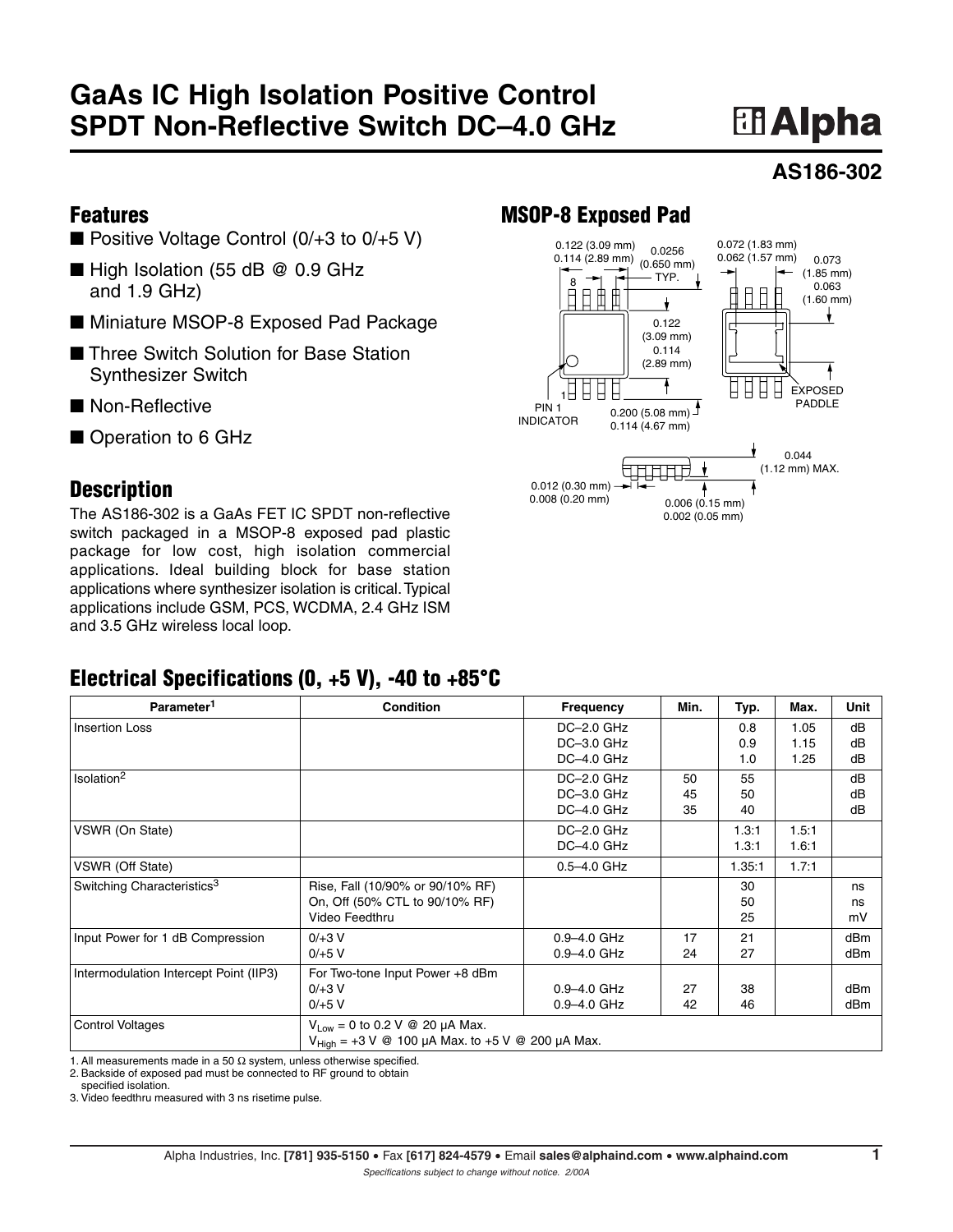#### **Typical Performance Data (0, +5 V)**



**2** Alpha Industries, Inc. **[781] 935-5150** • Fax **[617] 824-4579** • Email **sales@alphaind.com** • **www.alphaind.com** Specifications subject to change without notice. 2/00A